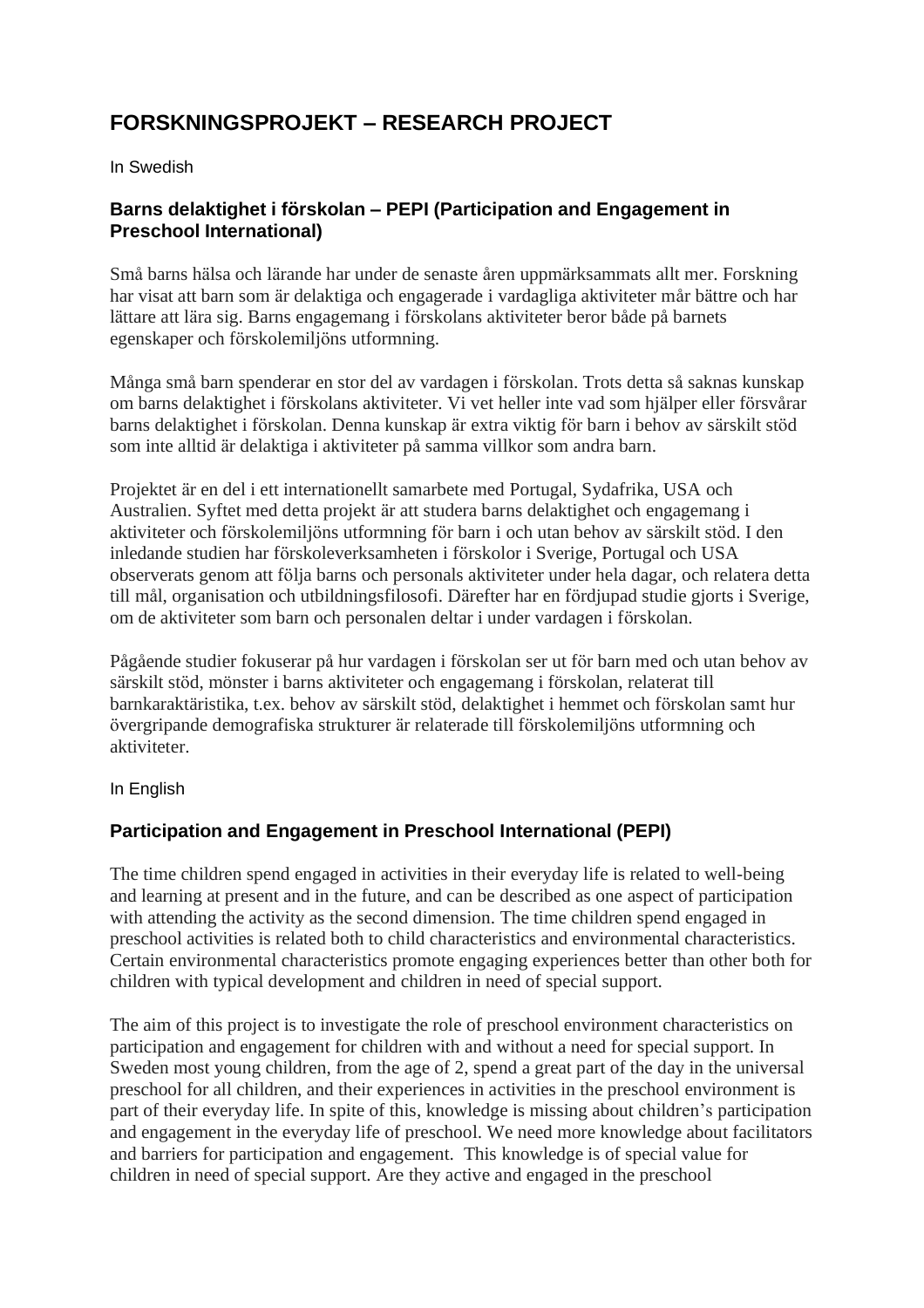environment? Do they receive support for engagement and participation in the preschool environment?

PEPI is part of long-term international collaboration between the CHILD research environment and researchers in Portugal, South Africa, the U.S. and Australia. In the first study the preschool practices, teacher-child interactions, and interactions between children in preschools in Sweden, Portugal and the U.S. are in focus. The study evaluates the withincountry relevance of two classroom observation measures primarily based on a behavioral count approach focused on teacher and child behaviors, and examines preschool practices as they reflect each country's Early Childhood Education and Care (ECEC) goals organization, and educational philosophies. This study is followed by a study focusing on how preschool teachers and children spend their time in preschool setting the stage for child engagement and learning in Sweden. Systematic observations of children and teachers were performed showing that indoor and outdoor free play were the main activity settings and that children interact as much with other children as with teachers. Findings are discussed in relation to the preschool curriculum and future research needs. Continued work is focused on the pattern in children's activities in preschool related to child characteristics, participation in the family environment and how demographic structures are related to the preschool environment.

#### **Duration of Project**

2015-2022

#### **Project funding**

Vetenskapsrådet (Swedish Research Council)

#### **Project leader**

Eva Björck, Professor, Jönköping University, CHILD, [eva.bjorck@ju.se](mailto:eva.bjorck@ju.se)

#### **Project participants, Jönköping University, CHILD**

Mats Granlund, Professor, Director CHILD, Jönköping University Lena Almqvist, Associate Professor, Mälardalen University Lilly Augustine, Associate Professor, Jönköping University Anna Karin Axelsson, PhD, Jönköping University Maria Hultin, Research Assistant, Jönköping University Elaine McHugh, PhD, Jönköping University Andrea Ritosa, PhD-student, Jönköping University Madeleine Sjöman, PhD, Jönköping University/Malmö University Frida Åström, PhD-student, Jönköping University

#### **International partners**

Vera Coelho, PhD, Porto University Dale C. Farran, Professor, Vanderbilt University Catarina Grande, Professor, Porto University Christine Imms, Professor, University of Melbourne Ana Isabel Pinto, Professor, Porto University Alecia Samuels, PhD, University of Pretoria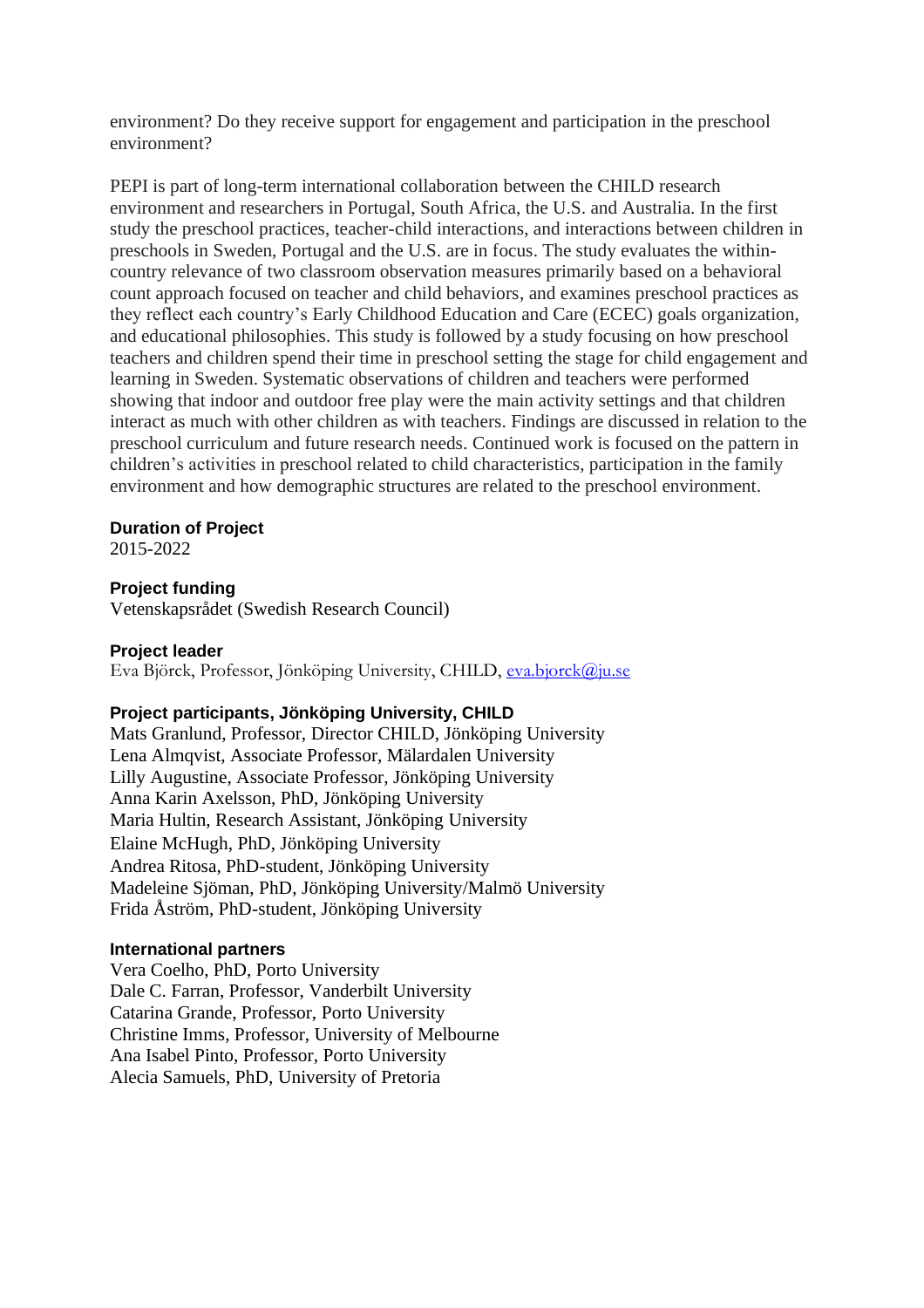### **Published within the project**

## **Articles**

Coelho, V., Åström, F., Nesbitt, K., Sjöman, M., Farran, D., Björck-Åkesson, E., Christopher, D., Granlund, M., Almqvist, L., Almqvist, L., Grande, C., & Pinto, A., (2021). Preschool practices in Sweden, Portugal, and the United States. *Early Childhood Research Quarterly. 55*, 79-96. <https://doi.org/10.1016/j.ecresq.2020.11.004>

Åström, F., Björck, E., Sjöman, M., & Granlund, M. (2020). Everyday environments and activities of children and teachers in Swedish preschools. *Early Child Development and Care.*  1-16. <https://doi.org/10.1080/03004430.2020.1754209>

Adolfsson, M., Sjöman, M. & Björck-Åkesson, E. (2018). ICF-CY as a Framework for Understanding Child Engagement in Preschool. *Front. Educ. 3*:36. <https://doi.org/10.3389/feduc.2018.00036>

Pinto, A., Grande, C., Coelho, V., Castro, S., Granlund, M., Björck-Åkesson, E. (2018). Beyond diagnosis: the relevance of social interactions for participation in inclusive preschool settings. *Developmental Neurorehabilitation, 22(*6), 390-399. <https://doi.org/10.1080/17518423.2018.1526225>

Åström, F., Khetani, M., & Axelsson, A. (2018). Young Children's Participation and Environment Measure: Swedish Cultural Adaptation. *Physical & Occupational Therapy in Pediatrics, 38*(3), 329-342.<https://doi.org/10.1080/01942638.2017.1318430>

Pozneanscaia, C. (2020). *Hyperactive Behavior and Participation in Social Play in a Swedish Preschool Context: A Cross-Sectional Study* (Two-year master's thesis). <http://urn.kb.se/resolve?urn=urn:nbn:se:hj:diva-49522>

Karteri, C. (2020). *Play interventions as a means to promote social engagement in preschoolers with autism: A 2010-2020 Systematic Literature Review* (One-year master's thesis).<http://urn.kb.se/resolve?urn=urn:nbn:se:hj:diva-50637>

Pinkert, A. T. (2020). *Early Preventive Interventions for Attention-Deficit/Hyperactivity Disorder: A Systematic Literature Review* (One-year master's thesis). <http://urn.kb.se/resolve?urn=urn:nbn:se:hj:diva-50577>

Sahamkhadam, N. (2020). *Effect of In-service Training on Teachers' Attitudes Towards Inclusion: A Systematic Literature Review* (One-year master's thesis). <http://urn.kb.se/resolve?urn=urn:nbn:se:hj:diva-49949>

Weis, J. E. (2020). *Play therapy interventions promoting intrinsic characteristics of resilience: A systematic literature review* (One-year master's thesis). <http://urn.kb.se/resolve?urn=urn:nbn:se:hj:diva-48465>

**Conferences**